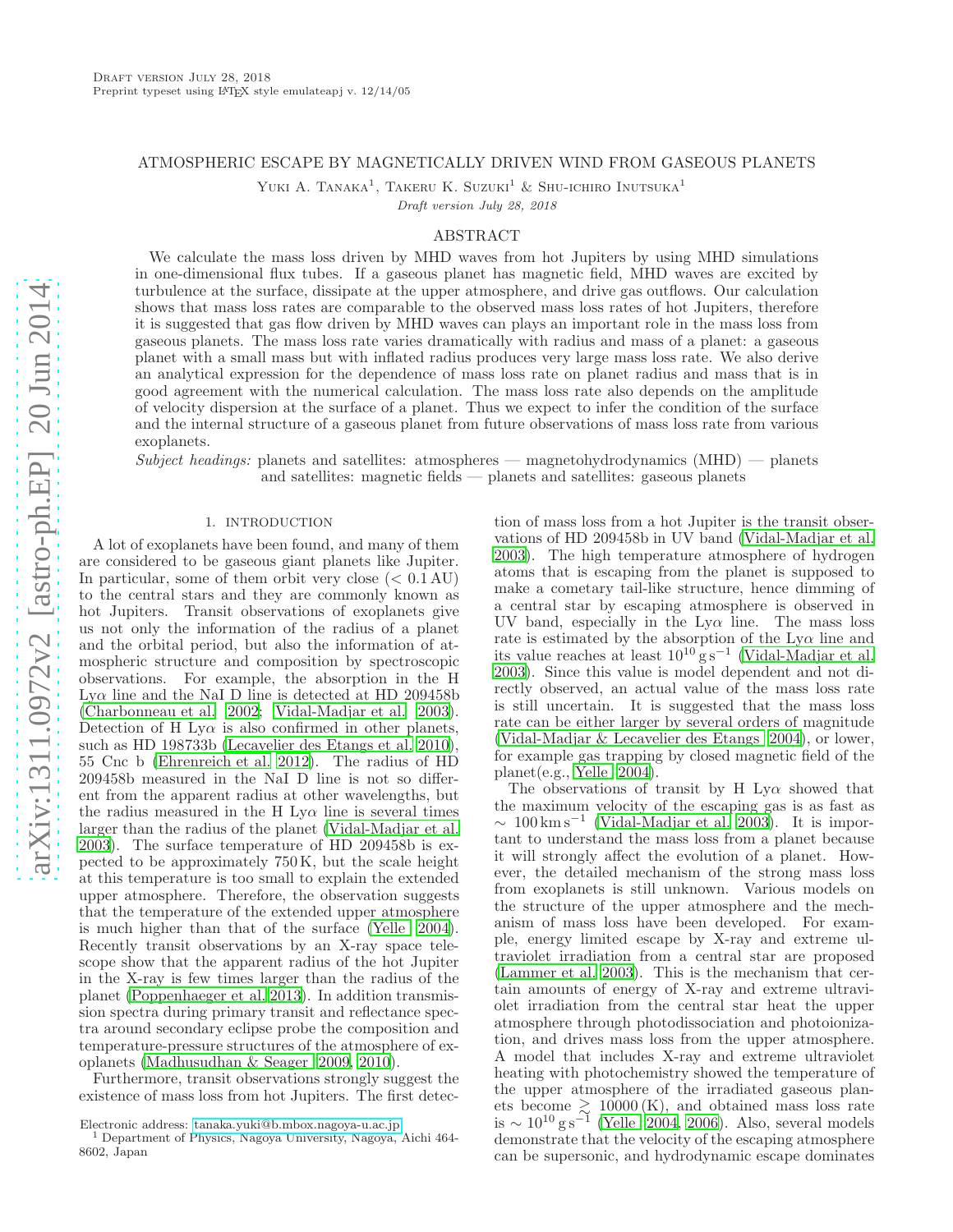over Jeans escape (e.g., [Tian et al. 2005](#page-8-11); García Muñoz [2007;](#page-8-12) [Murray-Clay et al. 2009\)](#page-8-13). Most of these models that include the heating of X-ray and extreme ultraviolet suggest the mass loss rate from hot Jupiters become  $10^9 - 10^{11}$  g s<sup>-1</sup>. X-ray and extreme ultraviolet radiation is strong in the early evolutionary phase of the central star, therefore hot Jupiters may lose the most of their masses by the XUV-driven atmospheric escape in the early phase of a system. It is possible for a hot Jupiter to lose its entire envelope and remain only with the solid core, so the atmospheric escape from hot Jupiters may affect the population of the close-in planets [\(Kurokawa & Nakamoto 2014\)](#page-8-14). Additionally, several previous works suggest that an effect of radiation pressure of the central star on the escaping atmosphere, and an effect of charge exchange between the escaping atmosphere and the stellar wind are important to explain the observed spectrum features by using three dimensional particle simulation (Holmström et al. 2008; Ekenbäck et al. 2010; [Bourrier & Lecavelier des Etangs](#page-8-17) [2013\)](#page-8-17).

Magnetic fields of gaseous planets are thought to be also important for the mass loss rate and the structure of the atmosphere. Recently, several authors studied the effects of the planetary magnetic fields. For example, magnetically controlled outflows that are launched from polar region of the planets [\(Adams 2011\)](#page-8-18), and numerical calculations on upper atmospheres of hot Jupiters with the magnetic fields [\(Trammell et al. 2011,](#page-8-19) [2014\)](#page-8-20). They also discuss the effects on the transit depth and the loss rate of the angular momentum by the planetary magnetic fields [\(Trammell et al.](#page-8-20) [2014\)](#page-8-20). The effects of Ohmic dissipation in the atmosphere and internal structure of hot Jupiters are also studied[\(Batygin & Stevenson 2010](#page-8-21); [Perna et al. 2010;](#page-8-22) [Batygin et al. 2011;](#page-8-23) [Huang & Cumming 2012;](#page-8-24) [Menou](#page-8-25) [2012;](#page-8-25) [Wu & Lithwick 2013](#page-8-26); [Rogers & Showman 2014\)](#page-8-27).

However, effects of planetary magnetic field and disturbance at the surface of a planet on a mass loss rate are not investigated previously. Stellar winds from intermediateand low-mass stars like solar wind, are typical examples of a mechanism of mass loss due to the magnetic field. The origin of the energy that accelerates the solar wind is supposed to be the energy of the magneto-convection and turbulence at the surface. Mass loss by the same driving mechanism at the sun can occur in exoplanets because they are expected to have their own magnetic field and strong convection. We calculate the mass loss driven by magnetic field from gas giants, especially from hot Jupiters by 1D MHD simulations, and analyze the dependence of the mass loss rate and the atmospheric structure on various properties of gaseous planets. As a result, the amount of magnetically driven wind can be very large, and it can play an important role in the mass loss from gaseous planets.

In section 2 we represent our calculation method. In section 3 we describe the calculation result, especially the dependence of the mass loss rate on the velocity dispersion at the surface of a planet, radius , and mass of a planet. In section 4 we give summary and discussion, where we derive an analytical expression of the dependence between the mass loss rate and parameters, and compare it with numerical simulation. We also discuss the consistency between numerical results and observations.

## 2. NUMERICAL METHOD

In this paper we extend our numerical simulation code for the solar wind [\(Suzuki & Inutsuka 2005,](#page-8-28) [2006\)](#page-8-29) to planetary winds. The simulation code is generally applicable to stars with a surface convective layer. So far, we have applied it to red giant winds [\(Suzuki 2007](#page-8-30)) and young active solar-type stars [\(Suzuki et al. 2013](#page-8-31)). Hot Jupiters generally possess a surface convective layer. Therefore, they are a candidate that our simulation code is directly applicable to. Before describing the detailed modeling for the planetary winds, we briefly introduce general properties of stellar winds from stars with surface convection and our simulation code.

In stars with a surface convective layer, magnetic fields are generated by dynamo action (e.g., [Choudhuri et al. 1995;](#page-8-32) [Brun et al. 2004](#page-8-33); [Hotta et al.](#page-8-34) [2012\)](#page-8-34), and various types of magnetic waves are excited [\(Matsumoto & Suzuki 2012,](#page-8-35) [2013\)](#page-8-36). Among them, Alfvén waves are an promising source which transfers the energy in the surface convection to the upper atmosphere; Alfvén waves, which propagate upwardly from the surface, heat up the upper corona and drive the stellar wind by various dissipation processes [\(Goldstein](#page-8-37) [1978;](#page-8-37) [Heyvaerts & Priest 1983](#page-8-38); [Terasawa et al. 1986](#page-8-39); [Kudoh & Shibata 1999](#page-8-40); [Matthaus et al. 1999\)](#page-8-41).

We time-dependently solve the propagation and dissipation of such MHD waves and consequent heating of the gas in a single open flux tube. In order to take into account closed loops which cover a sizable fraction of the surface, we consider super-radially open magnetic flux tubes of which the radial magnetic field strength,  $B_r$ , is determined by the conservation of magnetic flux,

$$
B_r r^2 f(r) = B_{r,0} r_0^2 f_0,
$$
\n(1)

where  $f(r)$  indicates an areal filling factor of open flux tubes at radial distance r, and a subscript  $'0'$  represents the surface. We use the same functional form of  $f(r)$  as in [Suzuki et al. \(2013\)](#page-8-31),

$$
f(r) = \frac{e^{\frac{r - r_0 - h_1}{h_1}} + f_0 - (1 - f_0)/e}{e^{\frac{r - r_0 - h_1}{h_1}} + 1},
$$
 (2)

where  $h_1$  denotes a typical height of closed loops. This is essentially the same form as a super-radial expansion factor which was introduced by [Kopp & Holzer \(1976](#page-8-42)).

In the 1D open flux tube, we solve the following MHD equations with radiative cooling and thermal conduction,

<span id="page-1-1"></span>
$$
\frac{d\rho}{dt} + \frac{\rho}{r^2 f} \frac{\partial}{\partial r} (r^2 f v_r) = 0,
$$
\n(3)

$$
\rho \frac{dv_r}{dt} = -\frac{\partial p}{\partial r} - \frac{1}{8\pi r^2 f} \frac{\partial}{\partial r} (r^2 f B_\perp^2) + \frac{\rho v_\perp^2}{2r^2 f} \frac{\partial}{\partial r} (r^2 f) - \rho \frac{GM_\star}{r^2},\tag{4}
$$

$$
\rho \frac{d}{dt} (r \sqrt{f} v_{\perp} - \frac{GM_{\star}}{r}) = \frac{B_r}{4\pi} \frac{\partial}{\partial r} (r \sqrt{f} B_{\perp}).
$$
 (5)

<span id="page-1-0"></span>
$$
\rho \frac{d}{dt} (e + \frac{v^2}{2} + \frac{B^2}{8\pi \rho}) + \frac{1}{r^2 f} \frac{\partial}{\partial r} [r^2 f \{ (p + \frac{B^2}{8\pi}) v_r - \frac{B_r}{4\pi} (\mathbf{B} \cdot \mathbf{v}) \}] + \frac{1}{r^2 f} \frac{\partial}{\partial r} (r^2 f F_c) + q_R = 0,
$$
(6)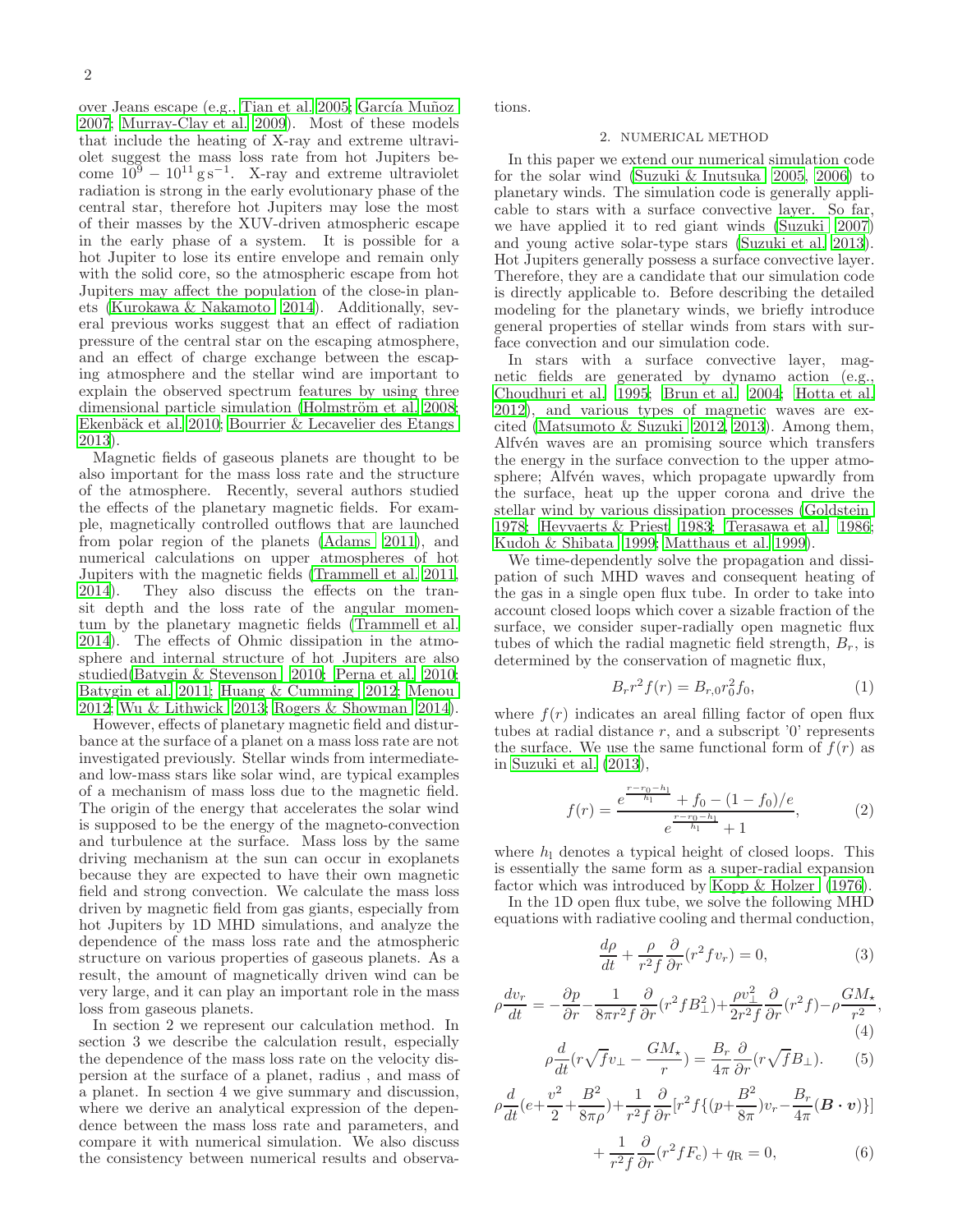<span id="page-2-0"></span>
$$
\frac{\partial B_{\perp}}{\partial t} = \frac{1}{r\sqrt{f}} \frac{\partial}{\partial r} [r\sqrt{f}(v_{\perp}B_r - v_rB_{\perp})],\tag{7}
$$

where  $\rho$ ,  $\boldsymbol{v}$ ,  $p$ ,  $e$ ,  $\boldsymbol{B}$  are density, velocity, pressure, specific energy, and magnetic field strength, respectively, and subscript r and  $\perp$  denote radial and perpendicular components.  $\frac{d}{dt}$  and  $\frac{\partial}{\partial t}$  denote Lagrangian and Eulerian derivatives, respectively. G and  $M_{\star}$  are the gravitational constant and the mass of a central object.  $F_c$  is thermal conductive flux and  $q<sub>R</sub>$  is radiative cooling, which is explained later. Note that the curvature effects appear as  $r\sqrt{f}$  terms, instead of r for the usual spherical coordinates. We adopt 2nd-order MHD-Godunov-MOCCT scheme to update the physical quantities [\(Sano et al.](#page-8-43) [1999\)](#page-8-43). Also, this calculation method for stellar winds from solar-type stars is developed to 2D calculation, and more detailed aspects of stellar winds have been investigated [\(Matsumoto & Suzuki 2012\)](#page-8-35).

In the simulations for the solar and stellar winds [\(Suzuki & Inutsuka 2005,](#page-8-28) [2006;](#page-8-29) [Suzuki 2007;](#page-8-30) [Suzuki et al. 2013\)](#page-8-31), we set the inner boundary at the photosphere. For the planetary winds in this paper, we set the inner boundary at the position that gives  $p_0 = 10^5$  dyn cm<sup>-2</sup> (= 0.1 bar). We fix the temperature at the inner boundary to the given surface temperature,  $T_0$ . The density at the inner boundary is accordingly determined to give  $p_0$ .

Since the strength and the configuration of magnetic field in hot Jupiters have large uncertainties, we set up an open magnetic flux tube referring to observation of the Sun. Recent observations by the HINODE satellite shows that the footpoints of open flux tubes in polar regions are anchored to so-called kG patches [\(Tsuneta et al. 2008;](#page-8-44) [Ito et al. 2010](#page-8-45); [Shiota et al. 2012\)](#page-8-46). The field strength is approximately the equipartition to the gas internal energy. The magnetic field lines are super-radially open with an elevating altitude and the cross section is typically expands with a factor of 1000, which indicates that the filling factor of open flux tubes at the photosphere is an order of 1/1000. As a result, the typical field strengths in the coronal region are an order of 1G. Applying these obtained magnetic properties on the Sun to planetary winds, we impose the radial magnetic field with the strength being the equipartition value to the gas pressure, or in other words, plasma  $\beta$ 

$$
\beta = \frac{8\pi p}{B^2},\tag{8}
$$

equals to unity at the inner boundary [\(Cranmer & Saar](#page-8-47) [2011\)](#page-8-47). In our setups, the value that satisfies this condition is  $B_{r,0} = 1.59$  kG. The filling factor at the inner boundary is set to be  $f_0 = 1/1600$ , which indicates that the average field strength contributed from open flux tube regions is  $\approx 1$  G. The filling factor is, in principle, determined by the force balance between the outflowing wind and the magnetic field; larger wind mass flux opens up closed magnetic structure to lead to larger  $f_0$ . Therefore, we should carefully examine the obtained wind profile in comparison to the field strength in the outer region. In typical cases, the Alfvén point, the location at which the Alfvén velocity equals to the radial flow velocity, is 10-20 planetary radii. This indicates that the wind kinetic energy is comparable to the energy of the radial magnetic field at this location. The obtained

3

Alfv<sup>en</sup> point in units of the object's radius is quite similar to that for the solar wind, and the adopted  $f_0$  is supposed to be reasonable.

As the standard case of our simulations, we take a hot Jupiter with the surface temperature,  $T_0 = 1000$  K. We inject velocity perturbations with amplitude,  $\delta v_0/c_{\rm s,0} =$ 0.2, at the inner boundary, where  $c_s$  is sound speed. Here, we assume a broad band spectrum of  $\delta v_0$  in proportion to  $1/\nu$ , where  $\nu$  is frequency. For the standard case, we adopt the loop height,  $h_1 = 0.5r_0$ , which controls the location where the open flux tube most rapidly opens. When changing the surface temperature, we change  $h_1$ in proportion to  $T_0$ , because we expect that  $h_1$  is scaled by the pressure scale height, which  $\propto T_0$ .

We perform simulations of hot Jupiters with the solar metallicity and take the radiative cooling (Equation [6\)](#page-1-0) from the solar abundance gas. In the simulations for the solar and stellar winds [\(Suzuki & Inutsuka](#page-8-28) [2005,](#page-8-28) [2006;](#page-8-29) [Suzuki 2007;](#page-8-30) [Suzuki et al. 2013\)](#page-8-31), we have taken the optically thin radiative cooling for the coronal plasma [\(Landini & Monsignori-Fossi 1990](#page-8-48); [Sutherland & Dopita 1993\)](#page-8-49) and empirical radiative cooling for the chromospheric gas that takes into account optically thick effects based on observations of the solar chromosphere [\(Anderson & Athay 1989a\)](#page-8-50). For the simulations of hot Jupiters, we need to prescribe the radiative cooling for gas with lower temperature down to ∼ 1000 K. In this paper, we adopt a simple treatment by extending the empirical cooling rate [\(Anderson & Athay](#page-8-50) [1989a\)](#page-8-50), which is proportional to density,  $4.5 \times 10^9 \rho$  (erg  $\text{cm}^{-3}\text{s}^{-1}$ ). We switch off the cooling when temperature becomes lower than the surface temperature,  $T_0$ . This treatment is probably too much simplified; we plan to elaborate the treatment of the cooling in our future works (see Section 4.3).

As shown in Equations  $(3) - (7)$  $(3) - (7)$ , our treatment is based on one fluid MHD, which requires well coupling between gas and magnetic fields. To fulfill this condition, sufficient electrons are necessary to couple field lines and weakly ionized media, although the required ionization degree can be as small as  $10^{-10} - 10^{-5}$  whereas the actual value is up to density.

In our calculation we assume the ideal MHD approximation. However, it is not clear that whether the ideal MHD approximation is applicable for the calculation of hot Jupiters or not, because the temperature is not so high  $\sim 1000 \text{ K}$  and ionization degree supposed to be small. Here we show the applicability of the ideal MHD approximation for our calculations of the atmosphere of hot Jupiters following an estimate for the atmosphere of brown dwarfs by Sorahana et al.(2014). An induction equation is expressed as follow,

$$
\frac{\partial \boldsymbol{B}}{\partial t} = \nabla \times (\boldsymbol{v} \times \boldsymbol{B}) - \eta (\nabla \times \boldsymbol{B}), \qquad (9)
$$

where  $\eta$  is resistivity. This equation describes the evolution of magnetic field, and  $\eta = 0$  corresponds to the ideal MHD approximation. If the second term of the right hand side dominates over the first term, the magnetic field diffuse out and the ideal MHD approximation is no longer valid. The most dominant origin of the resistivity in the atmosphere of hot Jupiters is the collision between electrons and neutral particles. This resistivity depends on temperature and an ionization degree, and it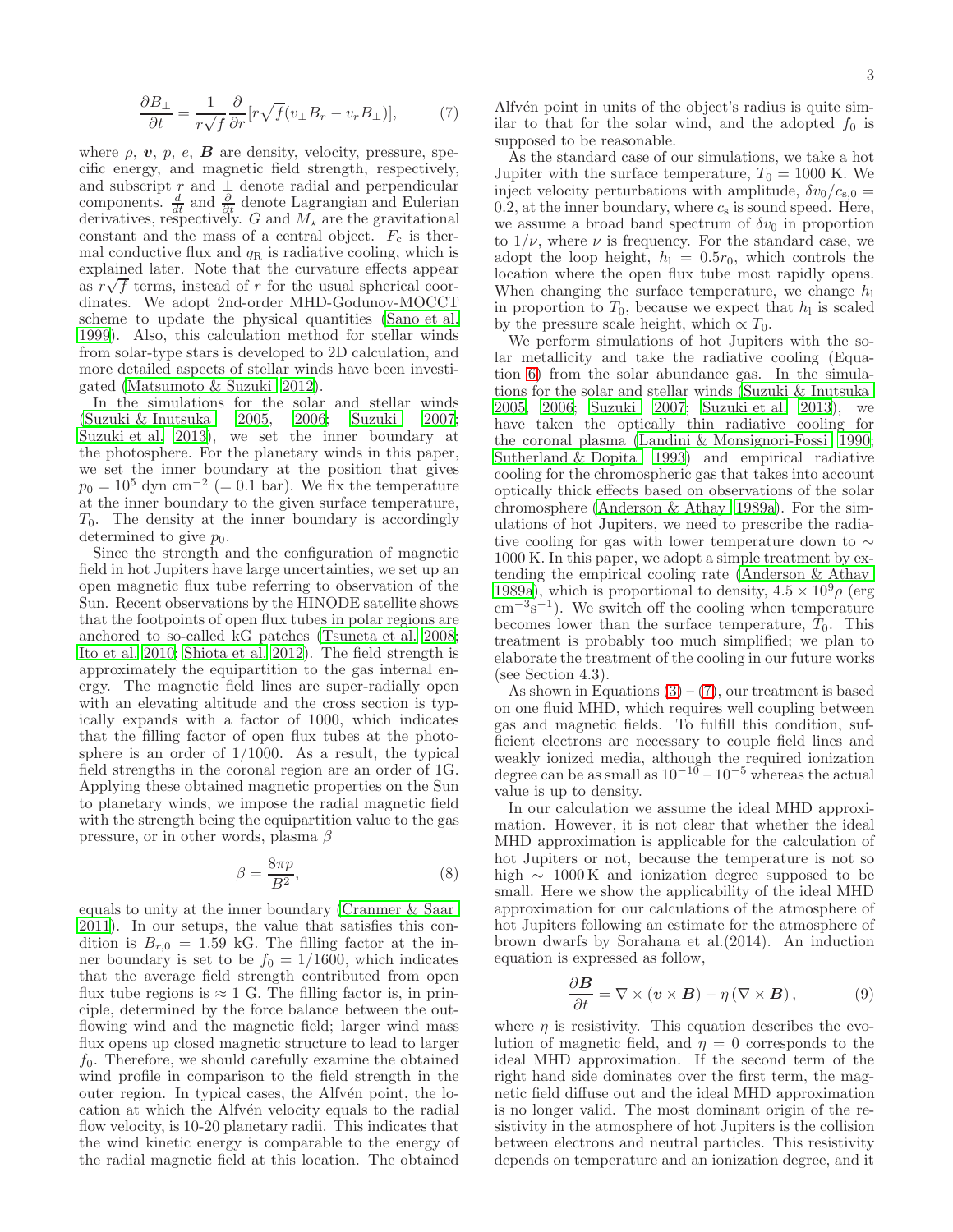can be expressed as

<span id="page-3-1"></span>
$$
\eta \approx 200 \frac{\sqrt{T(\text{K})}}{x_e} (\text{cm}^2 \text{ s}^{-1})
$$
\n(10)

(e.g., [Blaes & Balbus 1994\)](#page-8-51). To estimate the applicability of the ideal MHD approximation, it is useful to introduce a magnetic Raynolds number,

$$
R_m = vL/\eta. \tag{11}
$$

 $L$  is a typical length of a system. If the magnetic Raynolds number  $R_m$  is quite larger than unity, the ideal MHD approximation is applicable. For the typical length of the system, we use the typical wavelength of Alfv<sup>en</sup> wave that we are injecting as a perturbation,

<span id="page-3-0"></span>
$$
L \sim v_{\rm A} \tau \sim c_s \tau. \tag{12}
$$

 $v_A$  is the Alfvén velocity and almost same as  $c_s$ , because we assume the equipartition of gas pressure and magnetic pressure for the magnetic flux tube in our calculation.  $\tau$  is a typical timescale and given approximately by the pressure scale height of the atmosphere divided by the sound speed of the surface. In the situation that a planet has Jupiter radius and Jupiter mass and the surface temperature is 1000 K, the typical timescale can be written as

<span id="page-3-2"></span>
$$
L \sim 270 \,\mathrm{km} \left(\frac{c_s}{2.6 \,\mathrm{km} \,\mathrm{s}^{-1}}\right) \left(\frac{\tau}{100 \,\mathrm{s}}\right) \tag{13}
$$

from equation  $(12)$ . From equation  $(10)$  and  $(13)$ , the estimation of  $\mathcal{R}_m$  as follow:

<span id="page-3-3"></span>
$$
R_m = 2.2 \left(\frac{v}{0.5 \,\mathrm{km\,s^{-1}}}\right) \left(\frac{\tau}{100 \,\mathrm{s}}\right) \left(\frac{x_e}{10^{-8}}\right) \tag{14}
$$

where  $v$  is normalized by the value of the velocity dispersion we are injecting,  $\delta v = 0.2c_s$ . According to equation [\(14\)](#page-3-3), the ideal MHD approximation is applicable to the description of the atmosphere of hot Jupiters even if the ionization degree is not so large. The requirement condition for the ideal MHD approximation is more mild in upper atmosphere, because the amplitude of Alfvén waves become larger due to decreasing of the density of the atmosphere.  $\tau$ , L and many other terms can vary with the difference of the conditions, because there are a variety of properties of hot Jupiters. For example, the scale height is significantly large in the gaseous planet with smaller mass, larger radius and hence, lower surface gravity. In this case, typical timescale  $\tau$  is larger because of large scale height, therefore the ideal MHD approximation also is better.

## 3. RESULTS

In this section we describe parameter dependence of the mass loss rate from gaseous planets and the atmospheric structure.

### 3.1. Dependence on velocity dispersion

First, we show the relation between velocity dispersion of the magnetic field at the surface of planets and the mass loss rate from gaseous planets, and the atmospheric structure. Perturbations at the surface excite MHD waves, and they propagate upward. MHD waves dissipate at the upper atmosphere, then gas is heated and given momentum. Here we assume that Poynting flux of MHD wave driven by disturbance at the surface

drives gas flow from gaseous planets. In this calculation disturbance of the magnetic field is given at the photosphere of gaseous planets. Total energy transported by MHD wave varies with given strength of disturbance, therefore the mass loss rate should depend on the velocity dispersion. The origin of disturbance is turbulence that is caused by the convection. For example, the velocity dispersion of turbulence at the photosphere of the sun is about 20 − 30% of sound speed [\(Matsumoto & Kitai](#page-8-52) [2010\)](#page-8-52). The strength of turbulence at the surface of exoplanets is unknown, so we treat the value of velocity dispersion as a parameter. We adopt its value comparable to the value at the sun, or less than it. In the case of young gaseous planets, velocity dispersion of turbulence might be very large because cooling due to convective heat transport is expected to be active. Therefore, the values of parameters we adopted for this calculation and the resultant mass loss rate might be underestimated.



<span id="page-3-4"></span>Fig. 1.— A relation between the strength of disturbance given to the magnetic field line at the surface of planets and the mass loss rate from gaseous planets. Horizontal axis is the velocity dispersion normalized by the sound speed at the surface of planets. Vertical axis is the mass loss rate in units of  $M_{\odot}/yr$ .

A relation between the velocity dispersion at the surface of gaseous planets and the mass loss rate is shown in Fig [1.](#page-3-4) Mass loss rate increases with an increase of the value of the velocity dispersion, because of the larger energy deposition in the magnetic flux tube. In the small velocity dispersion region the mass loss rate increases very rapidly with  $\delta v$ , but in the high velocity dispersion region the increase of the mass loss rate become small. In spite of the increase of energy deposited to the magnetic flux tube the mass loss rate saturates. This result suggests that there is an upper limit of the mass loss rate that is driven by magnetic energy. The increase of the mass loss rate is mainly by the increase of the density in the wind, which also enhances the radiative cooling because it is in proportional to  $\rho^2$  in the optically thin limit. As a result, a larger fraction of the input Poynting flux is lost by the radiation rather than transferred to the kinetic energy of the wind [\(Suzuki et al. 2013\)](#page-8-31). This is the main reason why the mass loss rate saturates for the large  $\delta v$  limit.

The structures of temperature, density, and radial velocity of the atmosphere are shown in Fig [2.](#page-4-0) Temperature at near surface region is approximately constant and its value is same as the surface temperature 1000 K, while gas is heated and the temperature increases rapidly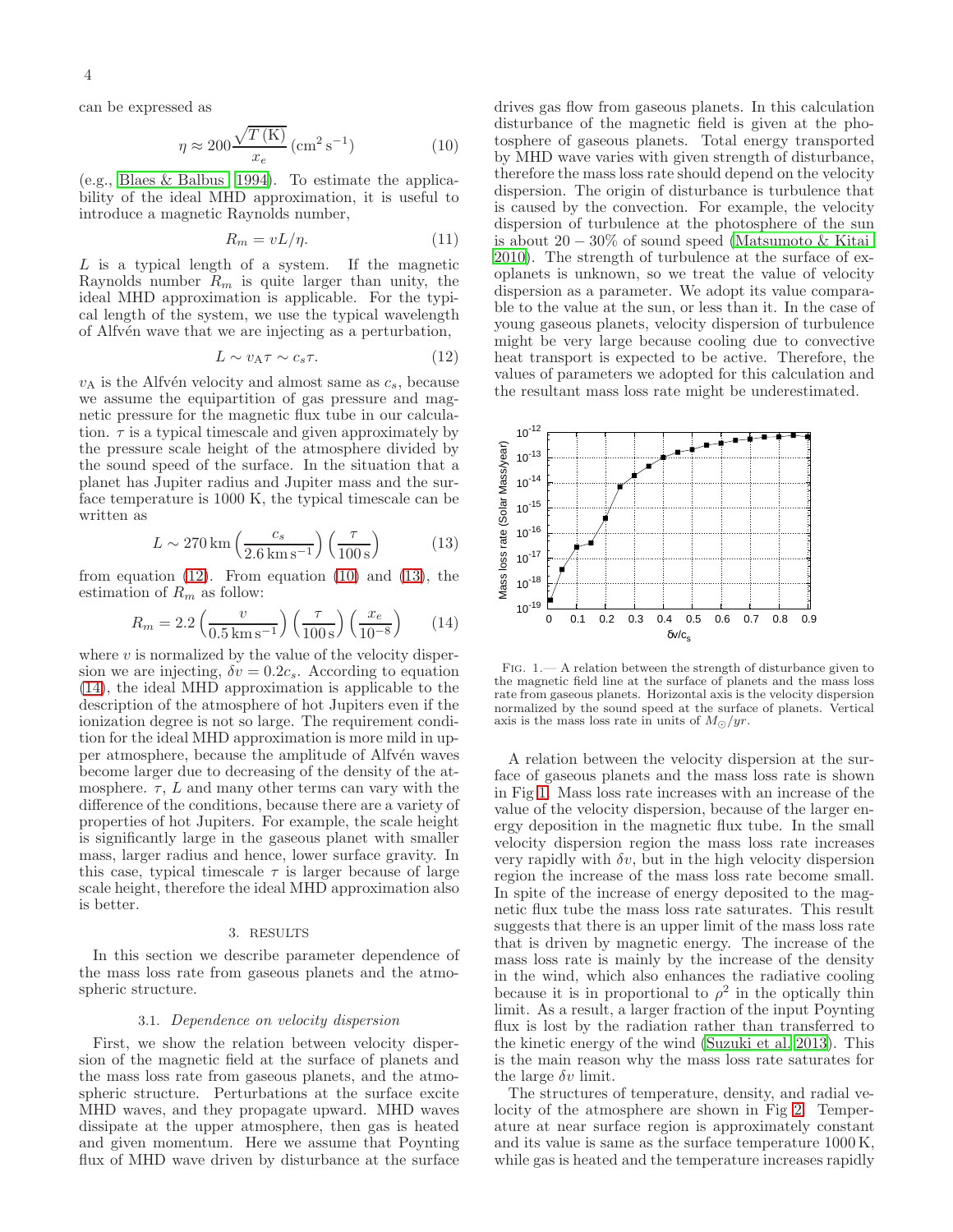

<span id="page-4-0"></span>Fig. 2.— The velocity dispersion dependence of the atmospheric structure. (a) temperature structure, (b) density profile, and (c) radial velocity profile. Horizontal axis denotes the distance from the surface that is normalized by the radius of the planet in logarithmic scale. Solid, dashed, dotted lines correspond to the values of velocity dispersion,  $0.1c_s$ ,  $0.2c_s$ , and  $0.3c_s$ , respectively. The atmospheric structure changes dramatically at the upper atmosphere by the dissipation of magnetic energy.

to over 10000 K at the upper atmosphere. Corona-like regions appear at the upper atmosphere of the gaseous planets, whereas the temperature here is much lower than the temperature of the solar corona ( $\sim 10^6$  K). The density profiles of the lower atmosphere are almost same regardless of the given values of the velocity dispersion, but they changes in the regions where the temperature rises rapidly due to the dissipation of MHD waves. If the value of the velocity dispersion is larger, larger amount of gas is uplifted and the density decreases more gradually than that of the case with the smaller velocity dispersion.

The value of the velocity dispersion and the strength of convection at the surface of exoplanets are unknown. The origin of the velocity dispersion at the surface of the

Sun is considered to be turbulence in the surface convective layer. While in gaseous planets the similar mechanism is supposed to operate, in hot Jupiters the radiativeconvective boundary is located in at a deep location  $(\geq 1 \text{ kbar})$  [\(Burrows et al. 2003;](#page-8-53) [Fortney et al. 2007](#page-8-54)). However convective over-shoot and propagating waves from convection region may provide the injected  $\delta v$  in our paper, whereas  $\delta v/c_s$  might be smaller than the typical solar value because of the deeper radiative-convective boundary. On the other hand, we cannot imagine that there is no flow on the surface of rotating gaseous object irradiated from one side. Indeed, recent numerical studies for atmospheric circulation on hot Jupiters suggest that equatorial wind speed can reach  $2 - 5$  km s<sup>-1</sup> [\(Showman & Guillot 2002](#page-8-55); [Cooper & Showman 2005](#page-8-56); [Dobbs-Dixson & Lin 2008\)](#page-8-57). These results imply that supersonic atmospheric flow can exist on the surface of hot Jupiters, therefore turbulence may be created in the atmosphere of hot Jupiters. In the following section, we adopt  $\delta v = 0.2c_s$  as a typical value of the velocity dispersion at the surface of gaseous planets.

### 3.2. Dependence on planet radius

Next we describe the relation between the radius of gaseous planets and the mass loss rate. The observed value of the radius of a hot Jupiter varies from  $0.8R_J$ to  $2R_J$ . We calculate the dependence of the mass loss rate and the atmospheric structure on the radius of the planet. Here we adopt 1000 K for the surface temperature, Jupiter's mass for the mass of the planet.



<span id="page-4-1"></span>Fig. 3.— Relations between the radius of planet and the mass loss rate. Horizontal axis is the radius of the planet normalized by the radius of Jupiter. The mass loss rate increases rapidly with an increase in the radius.

Change of the mass loss rate with the radius of a planet is shown in Fig [3.](#page-4-1) The mass loss rate is small when the radius of a planet is small, but it increases dramatically with an increase of the radius of a planet. As shown in Fig. [3,](#page-4-1) the mass loss rate increases by an order of magnitude when the radius is doubled. Therefore, hot Jupiters with inflated radii are expected to have larger amount of the mass loss rate compared with that of ordinary hot Jupiters, if the values of the surface temperature, mass of planets, and velocity dispersion at the surface are not very different.

Fig [4](#page-5-0) shows the relations between the atmospheric structures and the planet radius. The temperatures of the upper atmospheres are heated up to  $\sim 10^4$  K in all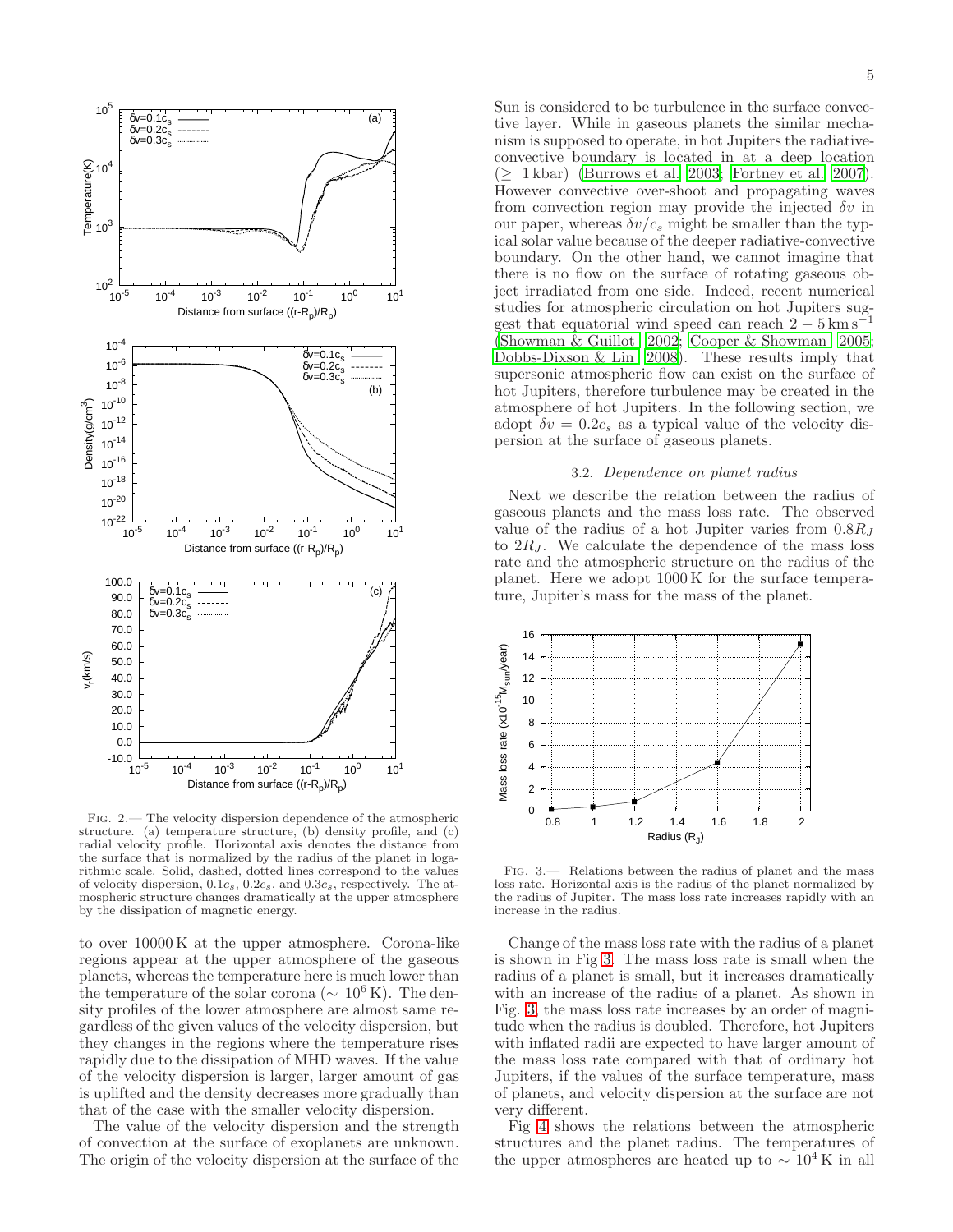cases, but heating starts at lower altitude in the case that radius is smaller. The speeds of the planetary winds are not so different in all cases, but it is slightly faster in smaller radius planet because of the difference of the escape velocities that is determined by surface gravity. We give a detailed description of the dependence between the radius of a planet and the mass loss rate in section [4.1.](#page-5-1)



<span id="page-5-0"></span>Fig. 4.— The planet radius dependence of the atmospheric structure. (a) temperature structure, (b) density profile, and (c) radial velocity profile. Horizontal axis and vertical axis are same as Fig [2.](#page-4-0) Dotted, solid, dashed, dotted-dashed lines correspond to radius of planets,  $0.8R_J$ ,  $1R_J$ ,  $1.6R_J$ , and  $2.0R_J$  respectively.

#### 3.3. Dependence on planet mass

Here we describe the relation between the mass of a planet and the mass loss rate. To date many exoplanets with various mass have been detected from rocky planets in a range of the Earth-size mass to gas giant planets with super-Jupiter mass. Here we change the mass of planets from  $0.3M_J$  to  $1.5M_J$  and calculate the mass loss

rate and the atmospheric structure. The surface temperature is set to 1000 K, and the radii of planets are set to Jupiter's radius.



<span id="page-5-2"></span>Fig. 5.— A relation between the mass of planets and the mass loss rate. Horizontal axis is the mass of planets normalized by the mass of Jupiter. The mass loss rate decreases with an increase in mass.

The relation between the mass of planets and the mass loss rate is shown in Fig [5.](#page-5-2) As the mass of planets increases, gas flow from planets become difficult to blow out, which is understandable. The structures of temperature, density profile, and radial velocity profile are shown in Fig [6.](#page-6-0)

As shown in the bottom panel of Fig [6.](#page-6-0), the acceleration of planetary winds depend on the mass of planets. The speed of the planetary wind from  $0.3M_J$  planet is particularly small because the wind velocity is roughly scaled by the escape velocity  $\propto \sqrt{M_p/R_p}$ . However, the mass loss rate from the planet is very large in spite of its slow wind, because the density of the planetary wind is very large as shown in the middle panel of Fig [6.](#page-6-0) Slow and dense planetary wind blows out from a lighter planet, and fast and low density wind blows out from a heavier planet.

## 3.4. Dependence on radius and mass

We described the result of the calculation that changed only one parameter previously. Here we show the dependence of the mass loss rate on both the radius of a planet and the mass of a planet. From previous discussion, the mass loss rate increases with an increase in the radius of a planet, and increases with a decrease in the mass of a planet. Both axes in Fig [7](#page-6-1) are logarithmic scale. Each line is corresponding to the mass of planets, and they are approximately parallel.

#### 4. SUMMARY & DISCUSSION

### <span id="page-5-1"></span>4.1. Parameter dependence of mass loss rate

Here we discuss the dependence of the mass loss rate from gaseous planets on the radius and mass of planets. We assume that the surface temperatures of planets are 1000 K, and the value of the velocity dispersion at the surface is constant, 20% of the sound speed for simplification. As described in Section 3, the mass loss rate from gaseous planets increases with the radius, and decreases with the mass. This can be understood by the dependence of the scale height of the atmosphere on the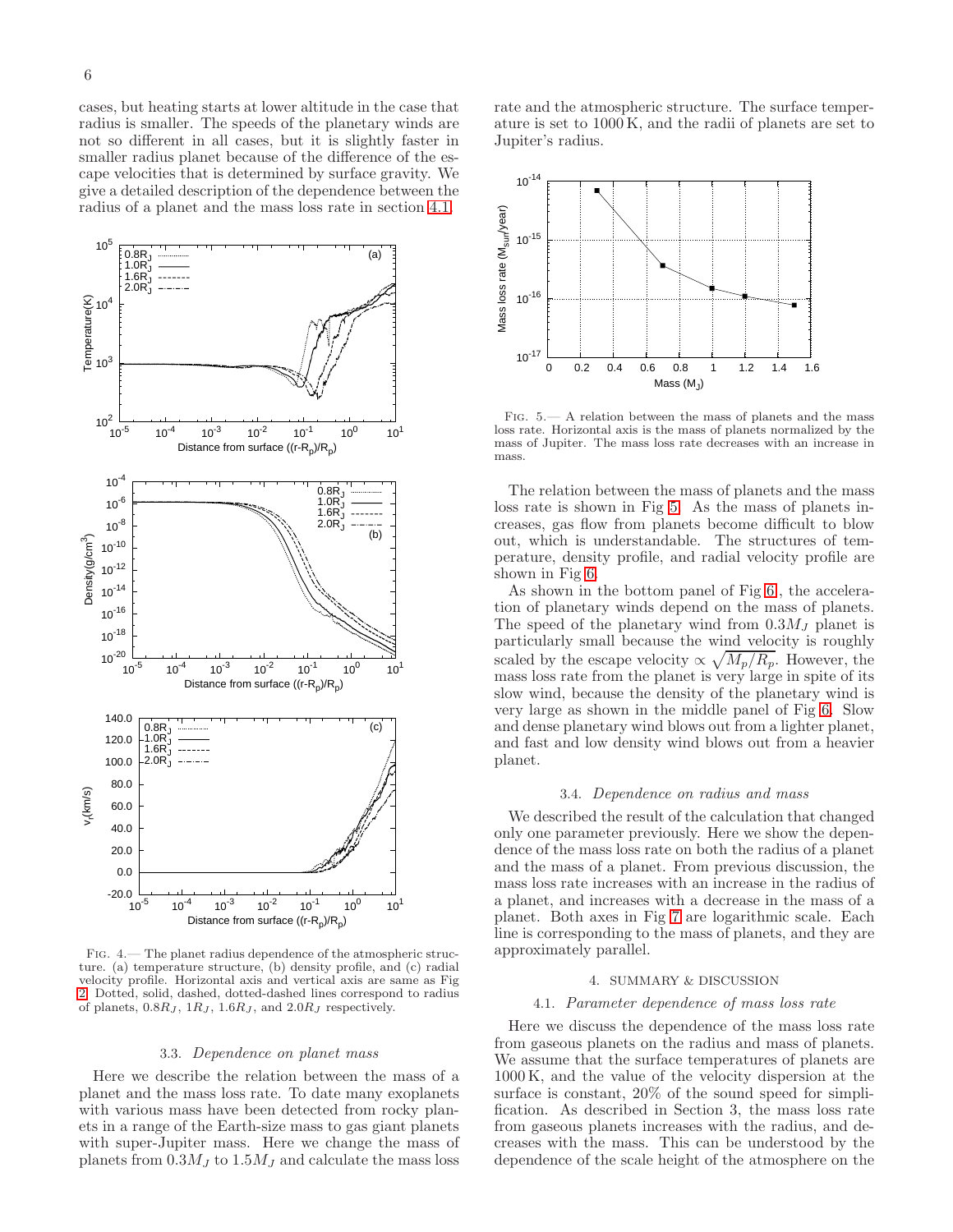

<span id="page-6-0"></span>Fig. 6.— The mass dependence of the atmospheric structure. (a) temperature structure, (b) density profile, and (c) radial velocity profile. Horizontal axis and vertical axis are the same as Fig [2.](#page-4-0) Dotted, dashed, solid, dot-dashed lines correspond to the cases with  $M_p = 0.3 M_J$ ,  $0.7 M_J$ ,  $1.0 M_J$ , and  $1.5 M_J$ , respectively.

surface gravity as follows. In our model, MHD waves caused by disturbance of the atmosphere at the surface of the planet propagate into upper atmosphere, and the planetary wind is driven by the dissipation of energy of MHD waves. As shown in Fig. [2,](#page-4-0) Fig. [4,](#page-5-0) and Fig. [6,](#page-6-0) the region where the atmosphere is heated and accelerated rapidly is located at few % of planetary radius above the surface of the planet. The mass loss rate from the planet depends on the density of the region where the planetary wind is accelerated, and its density varies with the scale height of the atmosphere. The mass loss rate should increase with the scale height of the atmosphere, because the density of the upper atmosphere with large scale height is large. The mass loss rate and other parameters are expected to be related by the following



<span id="page-6-1"></span>Fig. 7.— The relation between the radius of a planet and the mass of a planet, and the mass loss rate. Horizontal axis is the radius of planets normalized by Jupiter's radius, and vertical axis is the mass loss rate. Note that both axes are logarithmic scale. Dotted, dashed, solid, dotted-dashed lines correspond to the mass,  $0.3M_J, 0.7M_J, 1.0M_J, 1.5M_J,$  respectively.

equation,

<span id="page-6-2"></span>
$$
\frac{1}{2}\dot{M}v_{esc}^2 \propto 4\pi R^2 \rho(r_c) v_w \langle \delta v^2 \rangle \tag{15}
$$

where  $v_{esc}$ ,  $v_w$ , and  $\delta v$  are corresponding to escape velocity at the surface of an object, Alfven velocity, and velocity dispersion, respectively. The right hand side is energy flux at the transonic point where wind velocity coincides with sound velocity  $r_c$  of the planetary wind, and the left hand side is kinetic energy transported by the planetary wind per unit time. Planetary wind is supposed to stream out from open flux regions which probably cover a fraction of the surface. In addition, an only small fraction of the injected energy from the surface is transferred to the final kinetic energy of the wind after suffering from the reflection of wave and radiative energy loss (e.g., [Suzuki et al. 2013\)](#page-8-31). By expressing these corrections as  $f_c$ , equation [\(15\)](#page-6-2) can be written as follow,

$$
\frac{1}{2}\dot{M}v_{esc}^2 = f_c \cdot 4\pi R^2 \rho(r_c) v_w \langle \delta v^2 \rangle.
$$
 (16)

Escape velocity is

$$
v_{esc}^2 = \frac{2GM}{R}.\tag{17}
$$

The value in the sun is  $f_c \sim 10^{-5}$ , and the value of  $f_c$  is expected to range  $10^{-3} - 10^{-6}$  [\(Suzuki et al. 2013](#page-8-31)). From the results of our calculations, values of  $f_c$  in hot<br>Jupiters vary from  $\sim 10^{-4} - 10^{-6}$  depending on the parameters. A typical value is a few times  $10^{-6}$ , for example,  $f_c \simeq 3.21 \times 10^{-6}$  in the case that  $R = R_J$ ,  $M = M_J$ , the surface temperature is 1000 K, and the velocity dispersion at the surface is  $0.2c_s$ . To estimate the mass loss rate from gaseous planets, we have to estimate the density profile of the atmosphere because the density at the transonic point controls the mass loss rate. First, we assume that the atmosphere is in hydrostatic equilibrium. Although the region where the planetary wind is accelerated by the dissipation of MHD wave energy is no longer hydrostatic equilibrium, the hydrostatic density structure is still a reasonable approximation in the sub-sonic region. The density profile of the atmosphere in hydrostatic equilibrium determines the density in the acceleration point, and it influences the mass loss rate.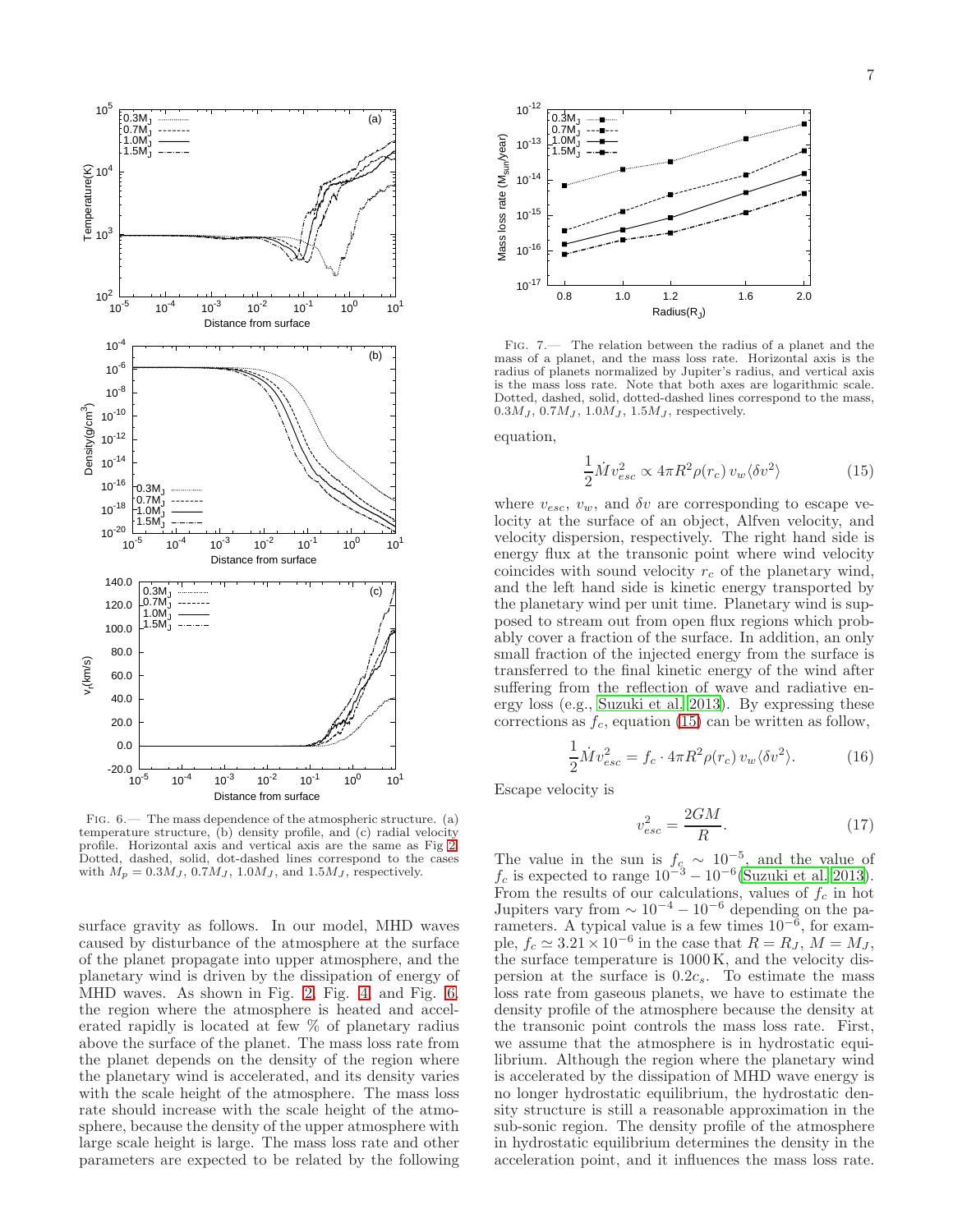

<span id="page-7-0"></span>Fig. 8.— Comparison between analytical expression and numerical simulation of mass loss rate. Horizontal axis is  $R^3M^{-1}$  exp $(-3.1R^{-1}M)$ , factor  $-3.1$  is suggested by fitting, and vertical axis is the mass loss rate. The dot-dashed line correspond to  $\dot{M} = \frac{R^3}{M} \exp\left(-3.1 \frac{M}{R}\right)$ 

The equation of hydrostatic equilibrium is written as

$$
\frac{1}{\rho}\frac{dp}{dr} + \frac{GM_p}{r^2} = 0.
$$
\n(18)

p is a pressure of atmosphere,  $\rho$  is a density, and  $M_p$  is a mass of a planet. By assuming isothermal flow, the density profile is derived as

$$
\frac{\rho}{\rho_0} = \exp\left(-\frac{GM_p}{c_s^2} \left(\frac{1}{R} - \frac{1}{r}\right)\right)
$$

$$
= \exp\left(-\frac{r - R}{H_0} \frac{R}{r}\right)
$$
(19)

by using the scale height  $H_0 = N_A k_B T / \mu g_0$ .  $\rho_0$  is the density at the surface. This is an approximate expression for the density profile of the atmosphere. By using these equations, we can obtain an expression for the mass loss rate,

$$
\dot{M} \propto \frac{R^3}{M} \exp\left(-\frac{G}{c_s^2} \frac{r_c - R}{r_c} \frac{M}{R}\right). \tag{20}
$$

The acceleration point of planetary wind  $r_c$  is about twice as large as planetary radius, and  $(r_c - R)/r_c$  is order unity. We fit the factors with assuming  $(G/c_s^2)(r_c - R)/r_c$  is constant for simplification. As a result, the dependence of the mass loss rate on the radius with the same mass can be expressed as the following equation,

$$
\dot{M} = 1.109 \times 10^{-14} \left(\frac{R}{R_J}\right)^3 \exp\left(-3.27397 \frac{R_J}{R}\right) \text{ g s}^{\text{*}}(\text{21})
$$

This analytically-derived parametric dependence of the mass loss rate is shown in Fig [8.](#page-7-0) Good agreement to our numerical simulation can be seen in the figure.

#### 4.2. Comparison with Observation

Although observations of the mass loss rate from hot Jupiters are limited, a lower limit of the mass loss rate is estimated from light curve during transit. According to the observation and analysis, it is estimated that lower limit of the mass loss rate from HD 209458b, that is considered a typical hot Jupiter, is  $10^{10}$  g s<sup>-1</sup>

[\(Vidal-Madjar et al. 2003\)](#page-8-1). Another transit observation also suggests that the mass loss rate from HD 209458b is in the range  $(8-40) \times 10^{10}$  g s<sup>-1</sup> [\(Linsky et al. 2010](#page-8-58)). Note that these values of the mass loss rate are modeldependent, therefore they are not directly observed values. In our calculation, the values of the mass loss rate are  $1.8 \times 10^9$  g s<sup>-1</sup>,  $2.4 \times 10^{10}$  g s<sup>-1</sup>, and  $1.2 \times 10^{12}$  g s<sup>-1</sup> with the velocity dispersion are  $\delta v = 0.1c_s$ ,  $0.2c_s$ , and  $0.3c_s$ , respectively, their values are comparable with the estimation of the lower limit of the observation. The mass loss rate in the case of  $\delta v = 0.2c_s$  is the most similar value to the estimated value and the previous work. Additionally, the velocity component as fast as  $\sim$  100 km s<sup>-1</sup> is observed [\(Vidal-Madjar et al. 2003](#page-8-1)). Our calculations show that the velocity of escaping atmosphere is supersonic in all cases, and the values exceed 100 km s−<sup>1</sup> in some cases. These results are consistent with the observations. The mass loss rate depends on the velocity dispersion, surface temperature, radius and mass of a planet, but these quantities can be determined by observations in near future, except for the velocity dispersion. In other words, we can estimate amplitude of the velocity dispersion at the surface of gaseous planets if our mechanism explains the observed mass loss rate from gaseous planets.

### 4.3. Future Work

In this paper, we calculate the mass loss rate from hot Jupiters and discuss its dependence on the velocity dispersion at the surface, radius, and mass of a planet with the constant surface temperature. The adopted surface temperature of a planet is 1000 K that is considered to be a typical temperature of hot Jupiters. To calculate the mass loss rate from lower temperature planets by decreasing the surface temperature, we should refine our calculation with more detailed thermal physics. Then we can discuss the dependence of the mass loss rate on the surface temperature in near future. The surface temperature of a planet strongly depends on irradiation from the central star especially in a region near the star, therefore the surface temperature should be correlated with the semi-major axis of the planet. Calculation of the mass loss rate not only from a hot Jupiter, but also from a gaseous planet located at several AU from a central star is our next work.

The present treatment of the radiative cooling particularly for gas with  $T < 10^4$  K is crude. As described in Section 2, we adopt the empirical radiative loss function for the solar choromosphere [\(Anderson & Athay 1989a](#page-8-50)) for the gas with 4000  $\bar{K} \lesssim T \lesssim 10^4$  K, in which the main coolants are HI, MgII, CaII, and FeII [\(Vernezza et al.](#page-8-59) [1981\)](#page-8-59) The cooling rates for these species are smaller for gas with lower temperature [\(Anderson & Athay 1989b](#page-8-60)). On the other hand, molecules (e.g. CO, SiO, CS, OH,  $H<sub>2</sub>O$ , etc.) supersedes them as dominant coolants [\(Tsuji](#page-8-61) [1967,](#page-8-61) [1973\)](#page-8-62). Although the cooling rate of these molecules seems roughly comparable to that of the main coolants for the solar chromosphere (e.g., [Muchmore et al. 1987](#page-8-63), for SiO), the precise cooling rate depends on the actual structure of an atmosphere [\(Muchmore et al. 1987\)](#page-8-63). At present, we cannot tell whether our simplified treatment for the cooling overestimates or underestimates the radiative loss; in future study, we need to incorporate these species with radiative transfer in a self-consistent manner